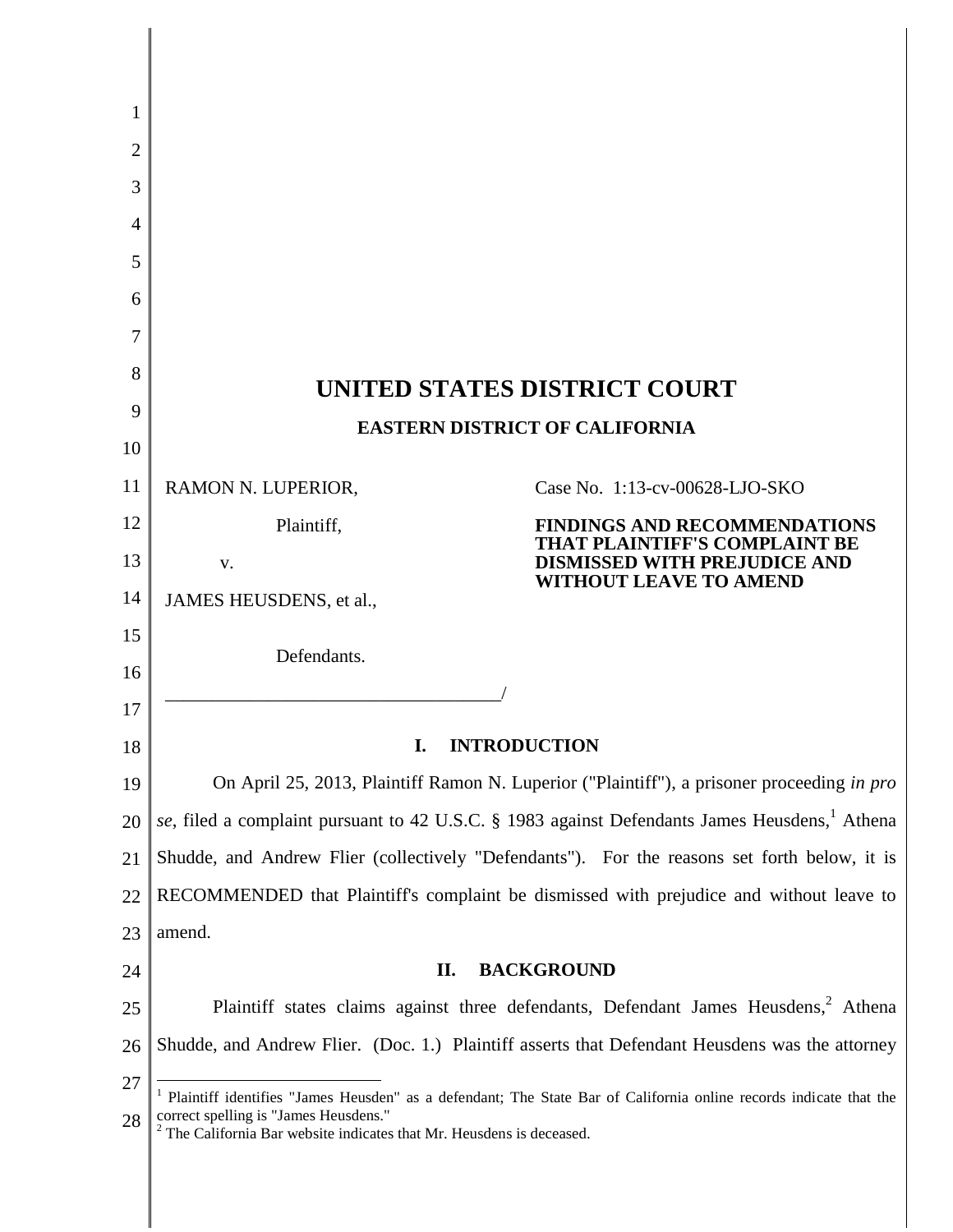1 2 3 4 5 6 who represented him during the course of criminal proceedings in Tulare County Superior Court. Defendant Heusdens allegedly violated Plaintiff's due process rights during the course of representing Plaintiff in the criminal proceedings. Plaintiff alleges that Defendant Heusdens failed to investigate witnesses, look into evidence or statements of witnesses, and obtain DNA testing on clothes and gun residue; Defendant Heusdens also fell asleep during the course of the trial proceedings. (Doc. 13:6-13.)

7 8 9 10 11 Plaintiff alleges that Defendant Shudde is an attorney who represented Plaintiff in the appeal of the underlying criminal action, and violated Plaintiff's right to due process by failing to (1) investigate Mr. Heusdens' ineffective assistance as counsel, (2) look into statements of witnesses, and (3) return evidence, including court documents and transcripts, to Plaintiff for purposes of filing a petition for writ of habeas corpus. (Doc. 1, 3:16-22.)

12 13 14 15 16 As to Defendant Flier, Plaintiff asserts that he is an attorney who represented Plaintiff in his appeal to the California Supreme Court. Defendant Flier was supposed to file a writ of habeas corpus, but did not do so until six months after the deadline. Defendant Flier also failed to "investigate any evidence on the plaintiff['s] behalf . . . and did not interview witnesses." (Doc. 1, 4:3-4.)

17

#### **III. DISCUSSION**

18 **A. Screening Standard**

19 20 21 22 23 24 25 In cases where the plaintiff is proceeding *in forma pauperis*, the Court is required to screen each case, and shall dismiss the case at any time if the Court determines that the allegation of poverty is untrue, or the action or appeal is frivolous or malicious, fails to state a claim upon which relief may be granted, or seeks monetary relief against a defendant who is immune from such relief. 28 U.S.C. § 1915(e)(2). If the Court determines that the complaint fails to state a claim, leave to amend may be granted to the extent that the deficiencies of the complaint can be cured by amendment. *Lopez v. Smith*, 203 F.3d 1122, 1130 (9th Cir. 2000) (en banc).

26 27 28 In determining whether a complaint fails to state a claim, the Court uses the same pleading standard used under Federal Rule of Civil Procedure 8(a). Under Rule 8(a), a complaint must contain a "short and plain statement of the claim showing that the pleader is entitled to relief."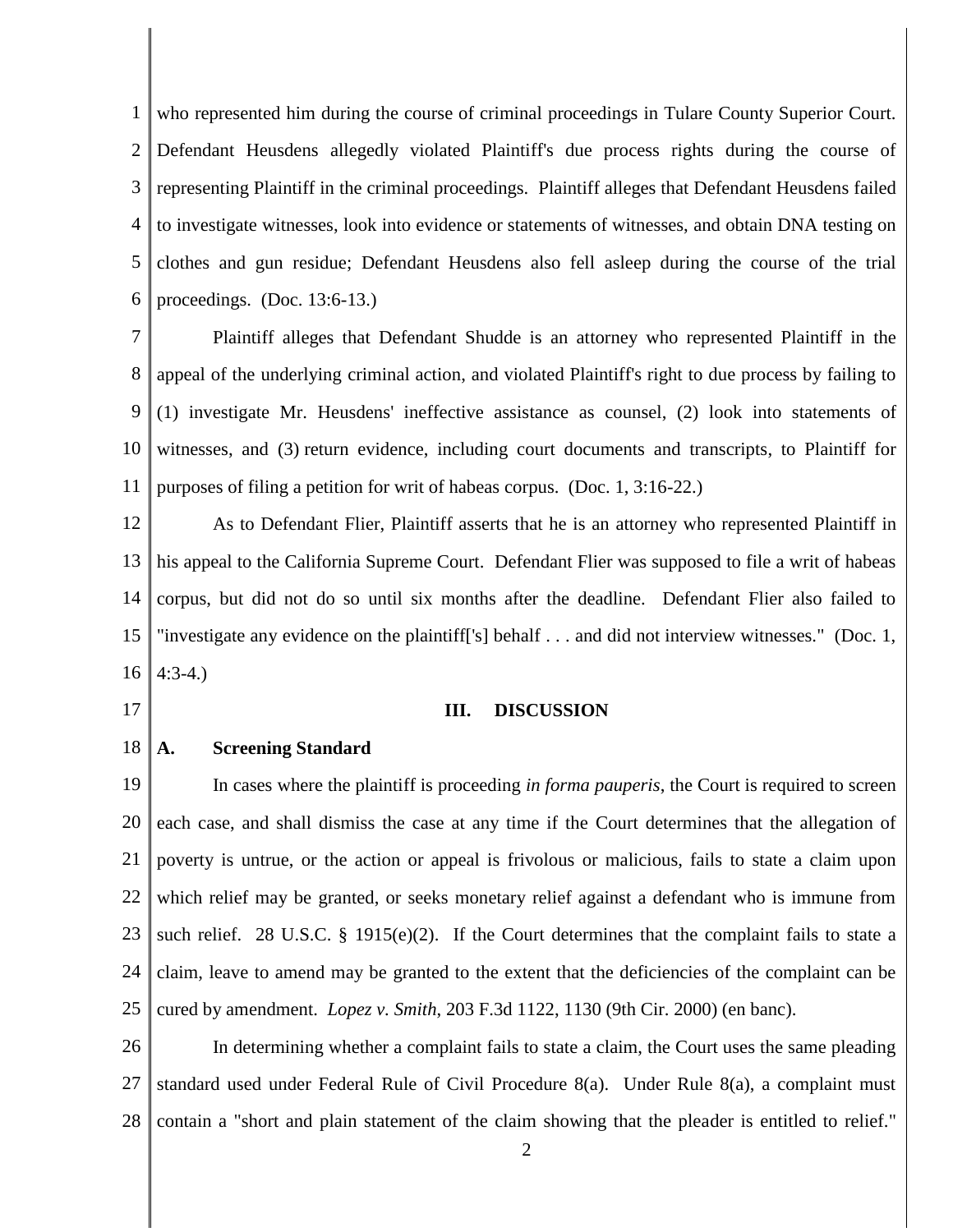1 2 3 4 5 6 7 8 9 10 11 Fed. R. Civ. P. 8(a)(2). "[T]he pleading standard Rule 8 announces does not require 'detailed factual allegations,' but it demands more than an unadorned, the-defendant-unlawfully-harmed-me accusation." *Ashcroft v. Iqbal*, 556 U.S. 662, 678 (2009) (quoting *Bell Atl. Corp. v. Twombly*, 550 U.S. 544, 555 (2007)). "[A] complaint must contain sufficient factual matter, accepted as true, to 'state a claim to relief that is plausible on its face.'" *Id*. (quoting *Twombly*, 550 U.S. at 557). "[A] complaint [that] pleads facts that are 'merely consistent with' a defendant's liability . . . 'stops short of the line between possibility and plausibility of entitlement to relief.'" *Id*. (quoting *Twombly*, 550 U.S. at 557). Further, although a court must accept as true all factual allegations contained in a complaint, a court need not accept a plaintiff's legal conclusions as true. *Id*. "Threadbare recitals of the elements of a cause of action, supported by mere conclusory statements, do not suffice." *Id*. (quoting *Twombly*, 550 U.S. at 555).

#### 12 13 **B. Plaintiff's Section 1983 Claim Against Defendant Heusdens is Barred by** *Heck v. Humphrey*

In *Heck v. Humphrey*, 512 U.S. 477 (1994), the U.S. Supreme Court held as follows:

14

15 16 17 18 19 20 21 [I]n order to recover damages for allegedly unconstitutional conviction or imprisonment, or for other harm caused by actions whose unlawfulness would render a conviction or sentence invalid, a § 1983 plaintiff must prove that the conviction or sentence has been reversed on direct appeal, expunged by executive order, declared invalid by a state tribunal authorized to make such determination, or called into question by a federal court's issuance of a writ of habeas corpus, 28 U.S.C. § 2254 . . . . thus, when a state prisoner seeks damages in a § 1983 suit, the district court must consider whether a judgment in favor of the plaintiff would necessarily imply the invalidity of his conviction or sentence; if it would, the complaint must be dismissed unless the plaintiff can demonstrate that the conviction or sentence has already been invalidated.

22 512 U.S. at 486-87 (footnote omitted); *see also Harvey v. Waldron*, 210 F.3d 1008, 1013 (9th Cir.

23 24 25 26 27 28 2000) ("under the Court's holding in *Heck*, a § 1983 action that would call into question the lawfulness of a plaintiff's conviction or confinement is not cognizable[.]"); *Smithart v. Towery*, 79 F.3d 951, 952 (9th Cir. 1996) (per curiam) ("*Heck* precludes a section 1983 claim based on actions which would render a conviction or sentence invalid where that conviction has not been reversed, expunged or called into question by issuance of a writ of habeas corpus.") (internal quotation marks and citation omitted).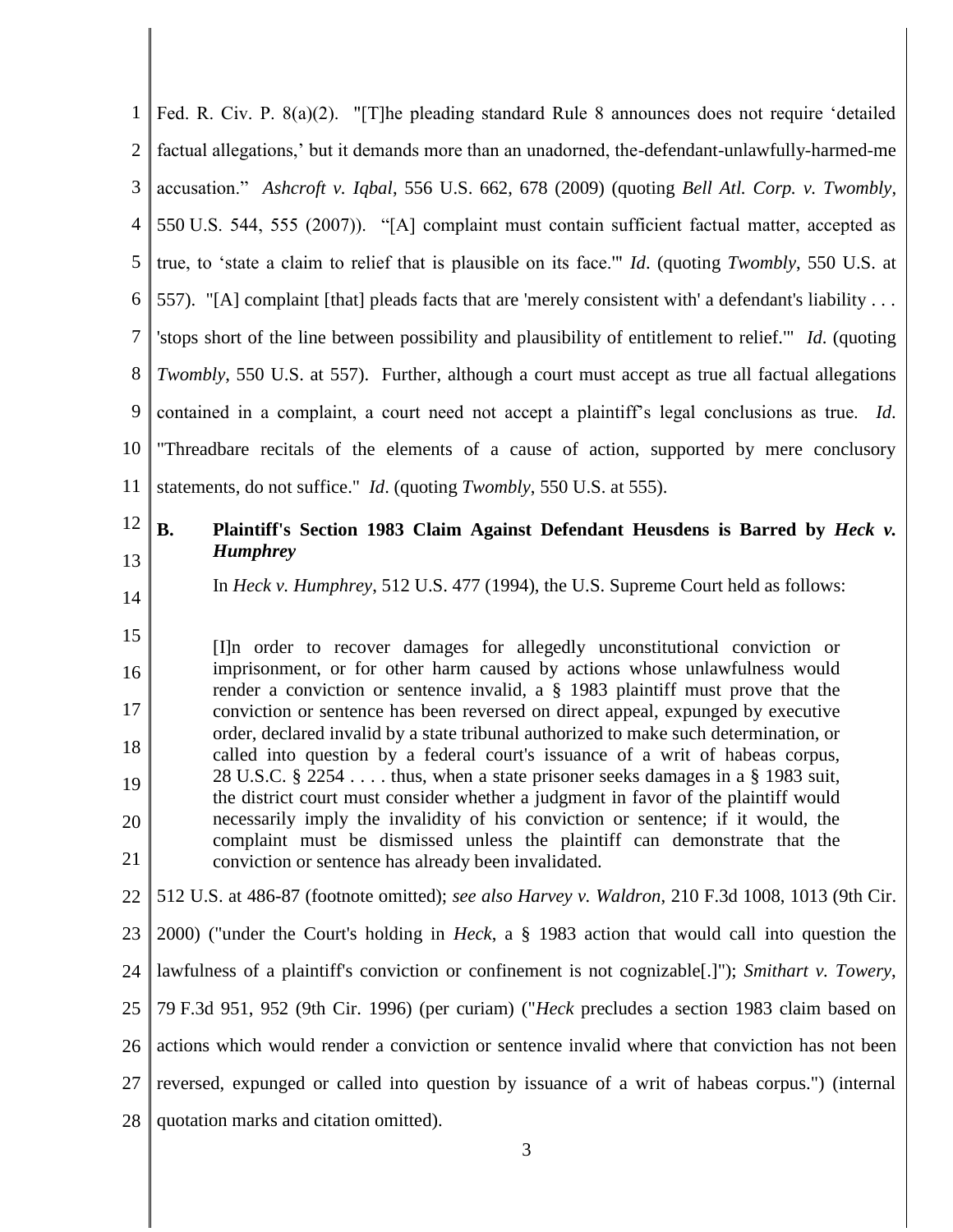1 2 3 4 5 6 7 8 9 Plaintiff's allegation that Defendant Heusdens' conduct caused him to receive ineffective assistance of counsel during criminal proceedings, challenge the "fact or duration of [plaintiff's] confinement[.]" *Heck*, 512 U.S. at 481. Such allegations fall squarely within the category of "actions whose unlawfulness would render a conviction or sentence invalid[.]" *Id.* at 486; *see also Trimble v. City of Santa Rosa*, 49 F.3d 583, 585 (9th Cir. 1995) (per curiam) (concluding that Sixth Amendment claim of ineffective assistance of counsel brought under Section 1983 was precluded under *Heck*). Thus, if Plaintiff prevailed on his Section 1983 claim against Defendant Heusdens, it "'would necessarily imply the invalidity of his conviction or sentence.'" *Harvey*, 210 F.3d at 1013 (quoting *Heck*, 512 U.S. at 487).

10

## **C. Defendants Did Not Act Under the Color of State Law**

11 12 13 14 Finally, Plaintiff's claims are not cognizable under Section 1983 due to a lack of state action or a state actor. To adequately set forth a Section 1983 claim, a plaintiff must affirmatively link each defendant with some act or omission that demonstrates a violation of his federal rights. *Johnson v. Duffy*, 588 F.2d 740, 743-44 (9th Cir. 1978). In *Johnson*, the Ninth Circuit explained

15 that

16 17 18 19 20 21 A person "subjects" another to the deprivation of a constitutional right, within the meaning of section 1983, if he does an affirmative act, participates in another's affirmative acts, or omits to perform an act which he is legally required to do that causes the deprivation of which complaint is made. [citation omitted] Moreover, personal participation is not the only predicate for section 1983 liability. Anyone who "causes" any citizen to be subject to a constitutional deprivation is also liable. The requisite causal connection can be established not only by some kind of direct personal participation in the deprivation, but also by setting in motion a series of acts by others which the actor knows or reasonably should know would cause others to inflict the constitutional injury.

22 *Id.*

23 24 25 26 27 28 A plaintiff seeking relief under Section 1983 must also establish that the defendants acted under the color of state law. *Gibson v. United States*, 781 F.2d 1334, 1338 (9th Cir. 1986). Here, Plaintiff apparently retained Defendants to represent him during criminal proceedings, for purposes of appeal, and to file a writ of habeas corpus. However, a "lawyer representing a client is not, by virtue of being an officer of the court, a state actor 'under color of state law' within the meaning of § 1983." *Polk Cnty. v. Dodson*, 454 U.S. 312, 318 (1981). This rule applies even if

4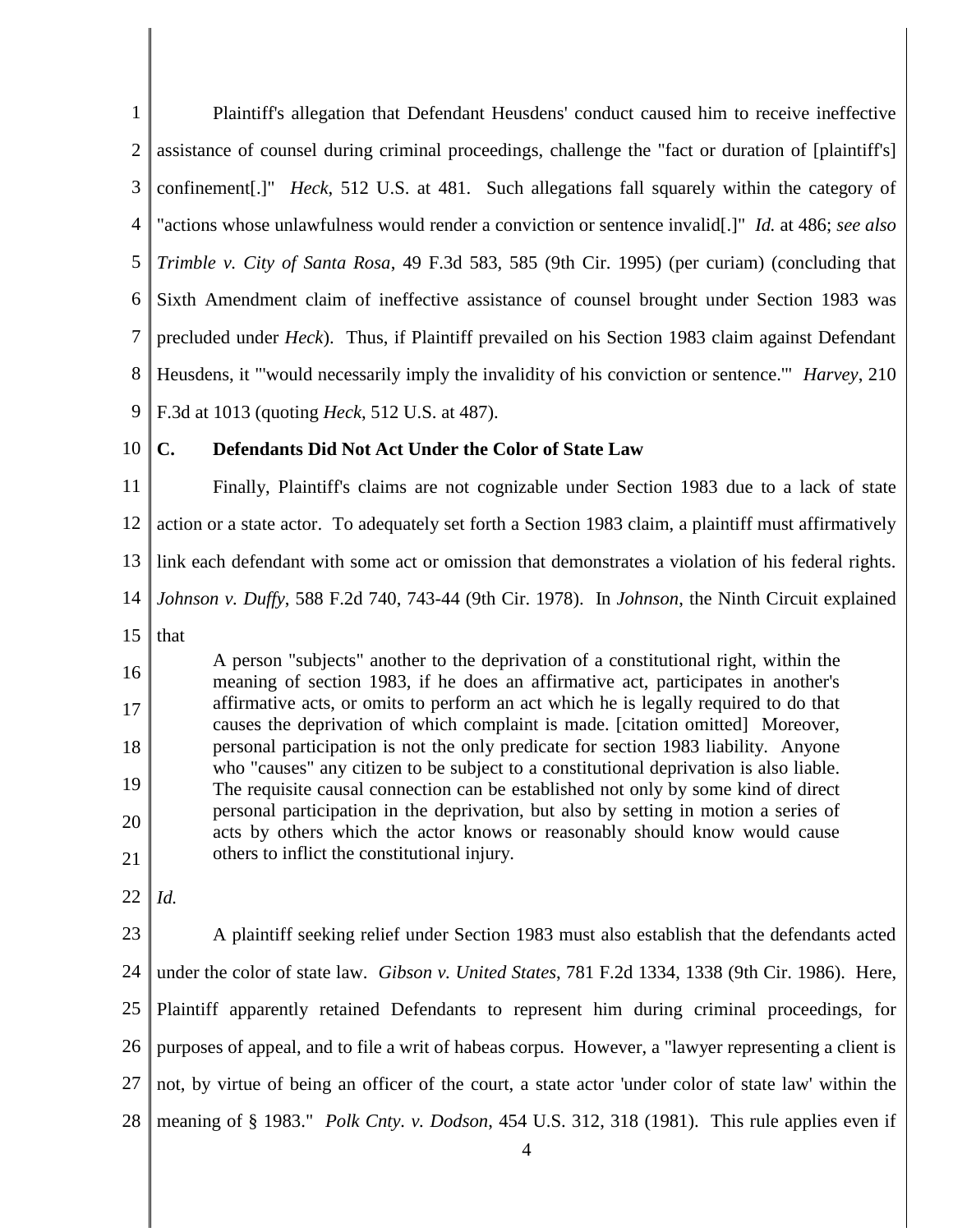1 counsel was appointed by the court to represent Plaintiff at his criminal trial. *Id.* At 318-19.

2 3 In sum, because Defendants did not act under color of state law in representing Plaintiff, the federal civil rights claim against Defendants must be dismissed.

**D. State Law Malpractice Claim Not Cognizable Under Section 1983**

5 6 7 8 9 10 11 Finally, even liberally construing the complaint to state a cause of action for malpractice against each Defendant, such a claim is insufficient to state a cause of action under Section 1983. *See Ove v. Gwinn*, 264 F.3d 817, 824 (9th Cir. 2001) ("To the extent that the violation of a state law amounts to the deprivation of a state-created interest that reaches beyond that guaranteed by the federal Constitution, Section 1983 offers no redress.") (internal quotation marks and citation omitted); *Ford v. Deilly*, No. CIV S-07-0596-MCE GGH P, 2007 WL 1722443, at \*1 (E.D. Cal. June 13, 2007) ("No cognizable claim exists under 42 U.S.C. § 1983 for legal malpractice.").

12

4

## **E. No Leave to Amend Should be Granted**

13 14 15 16 17 18 19 20 21 22 In civil rights cases in which the plaintiff appears pro se, courts must construe the pleadings liberally and give the plaintiff the benefit of any doubt, as pleadings drafted by pro se litigants are held to less stringent standards than those drafted by lawyers. *Ferdik v. Bonzelet*, 963 F.2d 1258, 1261 (9th Cir. 1992), *as amended* on March 22, 1992. In addition, a pro se litigant must be given leave to amend unless it is absolutely clear that the complaint's deficiencies cannot be cured by amendment. *Lucas v. Dep't of Corrections*, 66 F.3d 245, 248 (9th Cir. 1995) (per curiam). Notwithstanding these principles, the granting of leave to amend rests within the sound discretion of the court, *Zenith Radio Corp. v. Hazeltine Research, Inc.*, 401 U.S. 321, 330 (1971), and the court's determination is to be guided by several factors, including whether (1) the amendment causes the opposing party undue prejudice; (2) amendment is sought in bad faith;

23 24 25 (3) the amendment causes undue delay; (4) the amendment constitutes an exercise in futility; and (5) the plaintiff has previously amended his or her complaint. *DCD Programs, Ltd. v. Leighton*, 833 F.2d 183, 186 (9th Cir. 1987).

26 27 28 A liberal construction of the complaint and assuming the truth of all factual allegations, the Court is persuaded that there is no basis for concluding that Plaintiff's claims can be cured through amendment. Here, assuming the truth of Plaintiff's allegations, his federal civil rights claim